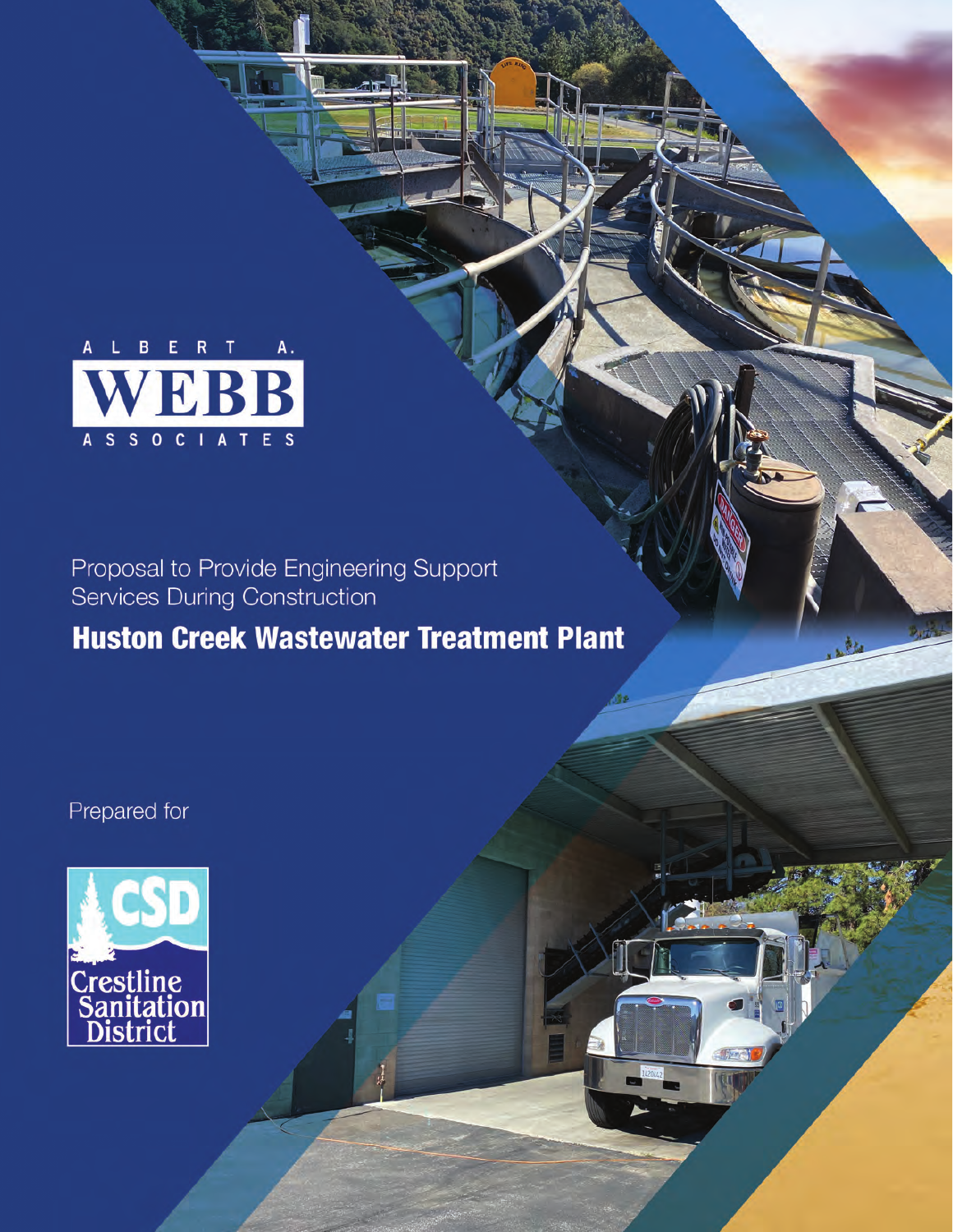

Corporate Headquarters 3788 McCray Street Riverside, CA 92506 T: 951.686.1070

Palm Desert Office 74967 Sheryl Avenue Palm Desert, CA 92260 T: 951.686.1070

Murrieta Office 41870 Kalmia Street #160 Murrieta, CA 92562 T: 951.686.1070

November 1, 2021

Rick Dever, Operations Manager Crestline Sanitation District 24516 Lake Drive Crestline, CA 92325

### RE: Proposal for Engineering Support Services during Construction for the Huston Creek Wastewater Treatment Plant Primary Clarifier and Dewatering Building Improvements Project

Dear Mr. Dever:

Enclosed is Albert A. Webb Associates' (WEBB) proposal to provide Engineering Support Services during Construction for the Huston Creek Wastewater Treatment Plant Primary Clarifier and Dewatering Building Improvements Project for the Crestline Sanitation District (District). The District needs a trusted and experienced team to represent the District on this project.

The WEBB Team fully understands the importance of this project contributing to the District's overall goals. WEBB's proposal delves into the success factors of the project by providing the District a clear path to meeting project objectives, illustrates our approach, and lays out a work plan.

WEBB is committed to providing the highest quality assistance possible to the District. We look forward to the opportunity to discuss our qualifications. Should you have any questions, please contact me directly at 951.830.5746.

Sincerely,

**Reed Chilton, PE, QSD -** Director, Construction Management & Inspection Albert A. Webb Associates 951.830.5746 reed.chilton@webbassociates.com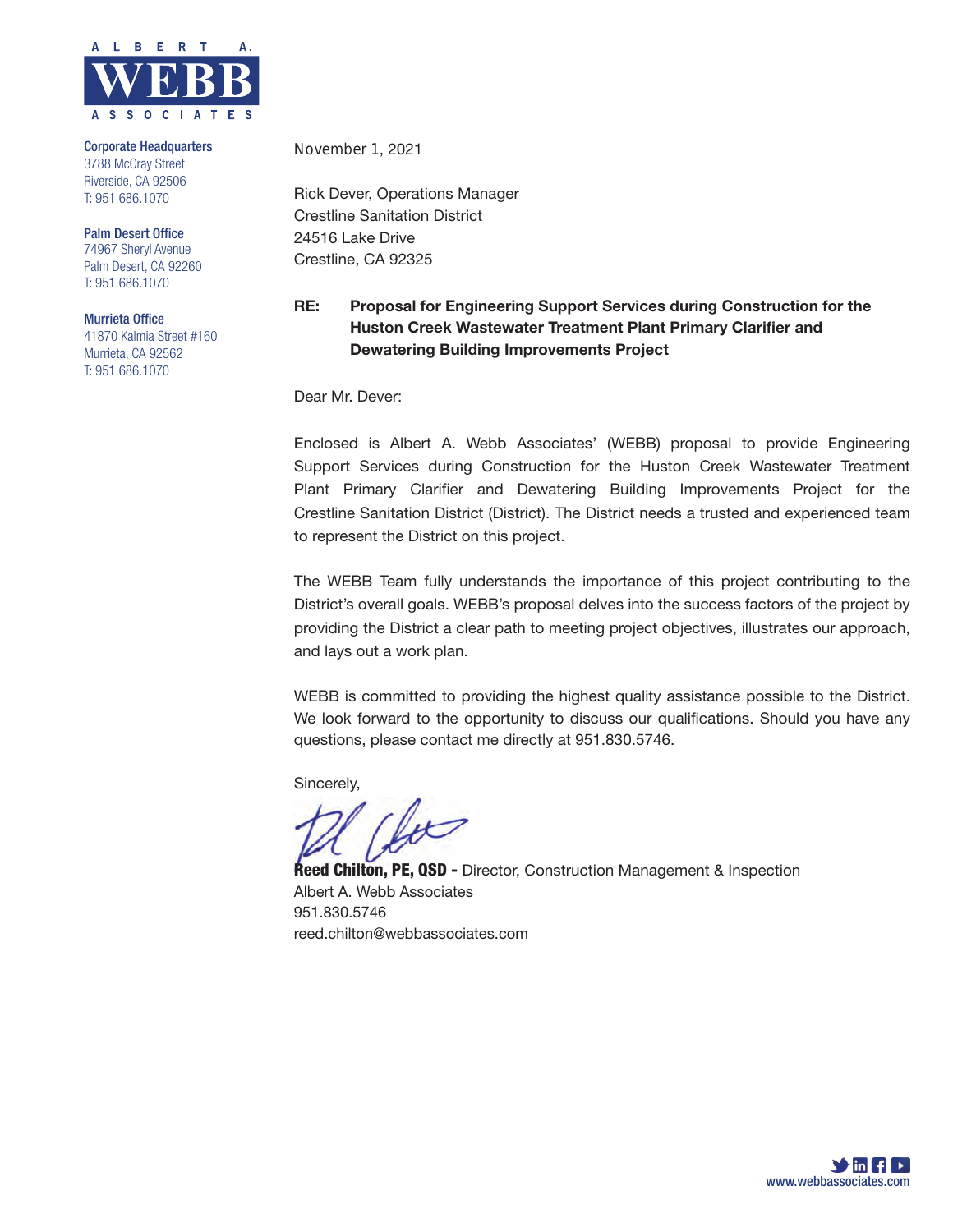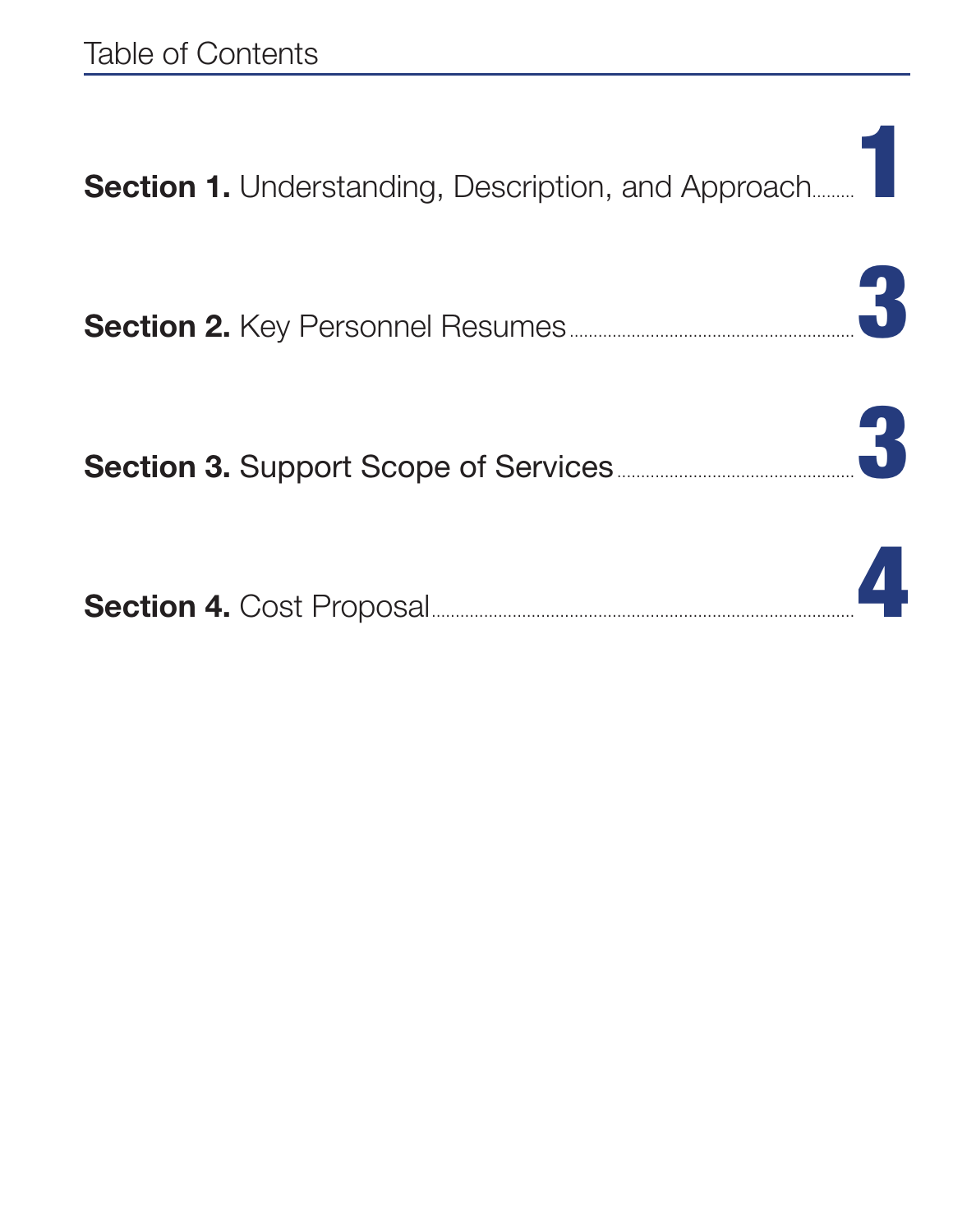## Project Understanding

The District is seeking consultant Engineering Support Services During Construction for the Huston Creek Wastewater Treatment Plant (WWTP) Primary Clarifier and Dewatering Building Improvements Project. The services under this contract will include meeting attendance, submittal review and approval, RFI review and response, review change order requests, prepare design revisions, and review final as-built drawings. We will also be involved to review startup and commissioning plans, instrumentation and controls plans, testing procedures, O&M manuals, and Maintenance of Plant Operations Plans for shutdowns and by-passes. The WEBB Team will act as an extension to District Staff and look out for the District's best interests.

It is our understanding that Dudek, the Engineer of Record, may not be involved for Engineering Support Services during construction for the day-to-day tasks. Our team will review the contractor's documents in accordance with the approved plans and specifications. Contractor questions and minor changes can be addressed with redlines to the drawings.

We reserve the right to defer any questions or changes to the Engineer of Record. Examples may include items such as impact the overall operation of the plant, structural issues, or detailed design questions. WEBB will not assume the position of the Engineer of Record. We anticipate handling the majority of all reviews and will notify the District when the Engineer of Record is needed. WEBB will make minor modifications and notes on the PDF copies of the plans only and will not modify Dudek's CAD files.

WEBB will take the lead for the majority of the engineering support services and team with SKM for electrical items and Kleinfelder for structural items. WEBB's services will start after the contract is awarded to the contractor. Dudek and the District will cover the bid phase, bid addenda, and award of the project.

## Project Description

The District desires to upgrade the Huston Creek WWTP located at 24516 Lake Drive in Crestline. The project consists of the following:

- New dewatering building with new sludge holding tank, new thickened sludge feed pumps, screw presses, screw conveyors, chemical feed systems, odor control system, and appurtenant mechanical, electrical, and controls improvements
- Replacement of thickened sludge transfer pumps in existing dewatering building
- New primary clarifier structure and appurtenant mechanical, electrical, and controls improvements
- New emergency generator
- Replacement of trickling filter recirculation pumps and appurtenant mechanical, electrical, and controls improvements
- Associated site improvements, including grading, retaining walls, drainage, paving, and fencing

The District is obtaining SRF Funding for the project. The engineer's opinion of probable costs is \$9,000,000 and the contract time is 500 calendar days. Our proposal covers the scope of this project for the project duration, and 30 additional days for project closeout. In the event the contractor exceeds the schedule for any reason, we will review the status of the work to determine the need for an adjustment in the budget amount.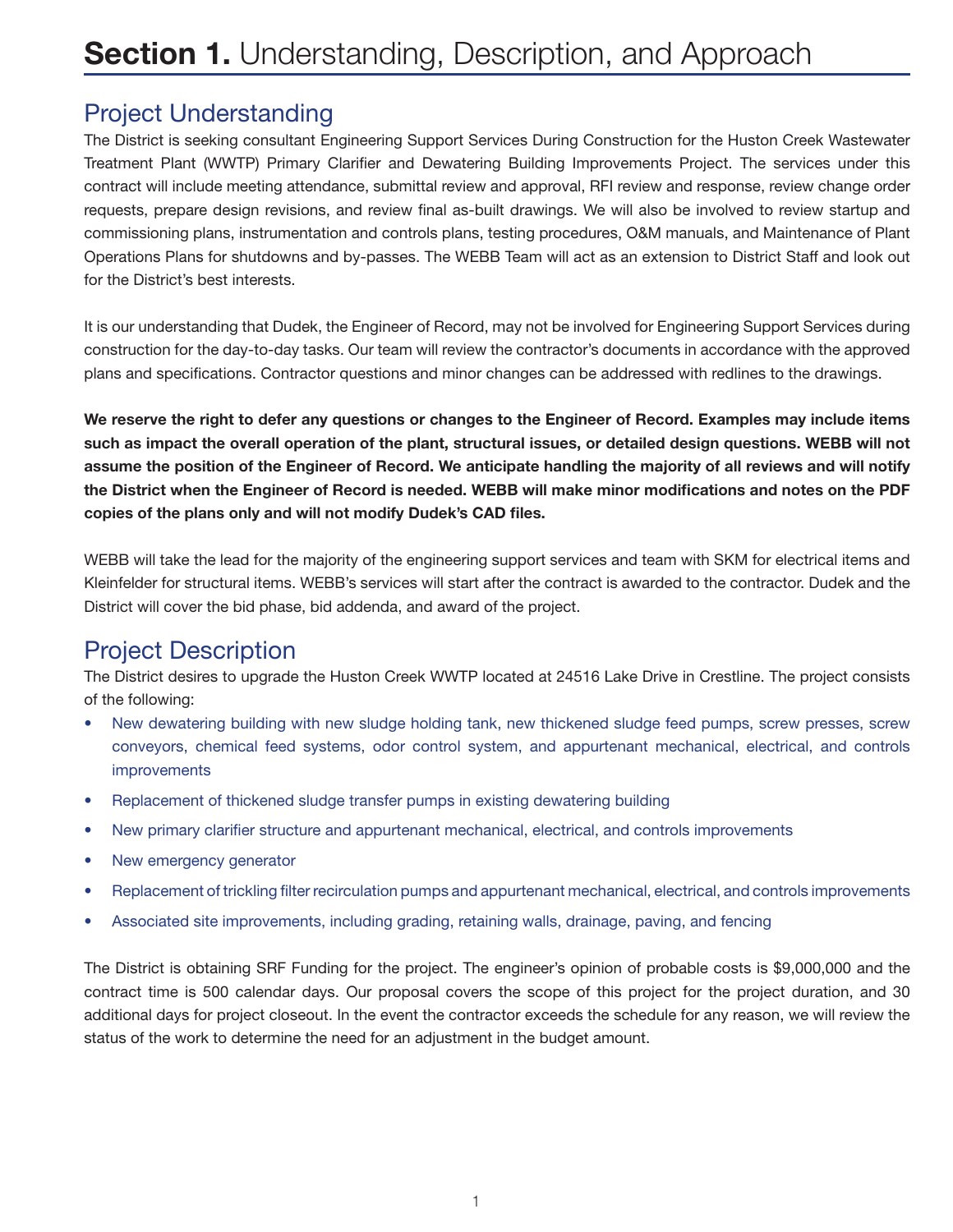## Project Approach

Our goal is to make the project run as smoothly as possible for the District through a well thought out plan managed by our Engineering Support Team. Our approach commences with assembling a highly qualified team with the experience, skills, and expertise needed to oversee the District's Huston Creek WWTP Primary Clarifier and Dewatering Building Improvements Project through construction. WEBB is committed to maintaining consistency in personnel assigned to the project. WEBB will team with Kleinfelder and SKM to provide structural and electrical design support, who will also be assisting with field inspections under the Construction Management and Inspection contract.

Reed Chilton, PE, QSD, will be the overall project lead for the District for Construction Management, Inspection, and Engineering Support services. All project documentation will run through Reed and will be dispersed to the appropriate team member for engineering review. The united team has worked on multiple wastewater treatment plant projects and will have common goals of detailed review, responsiveness, and technical excellence. Resumes of team members are attached.

If WEBB is selected to perform Construction Management, Inspection, and Engineering Support Services, the District will benefit from a local presence, consistent staffing, and a full team effort to watch out for the District. Having a fresh set of eyes from the design engineer will help assure a clear understanding and that project expectations are met for the District.

WEBB uses Procore Construction Management Software (Procore) to help manage project documents, assignments, and plans. Procore allows all members of the project team, including the District and the contractor, to have access to all the latest construction documents and communication. Procore automatically tracks and logs document approvals and project issues which allows WEBB to focus on planning and problem-solving rather than filing paperwork. Knowledge, experience, and responsiveness are key elements of a strong team needed to exceed the District's goals and expectations. WEBB has a team of professionals that will deliver these key elements to your project.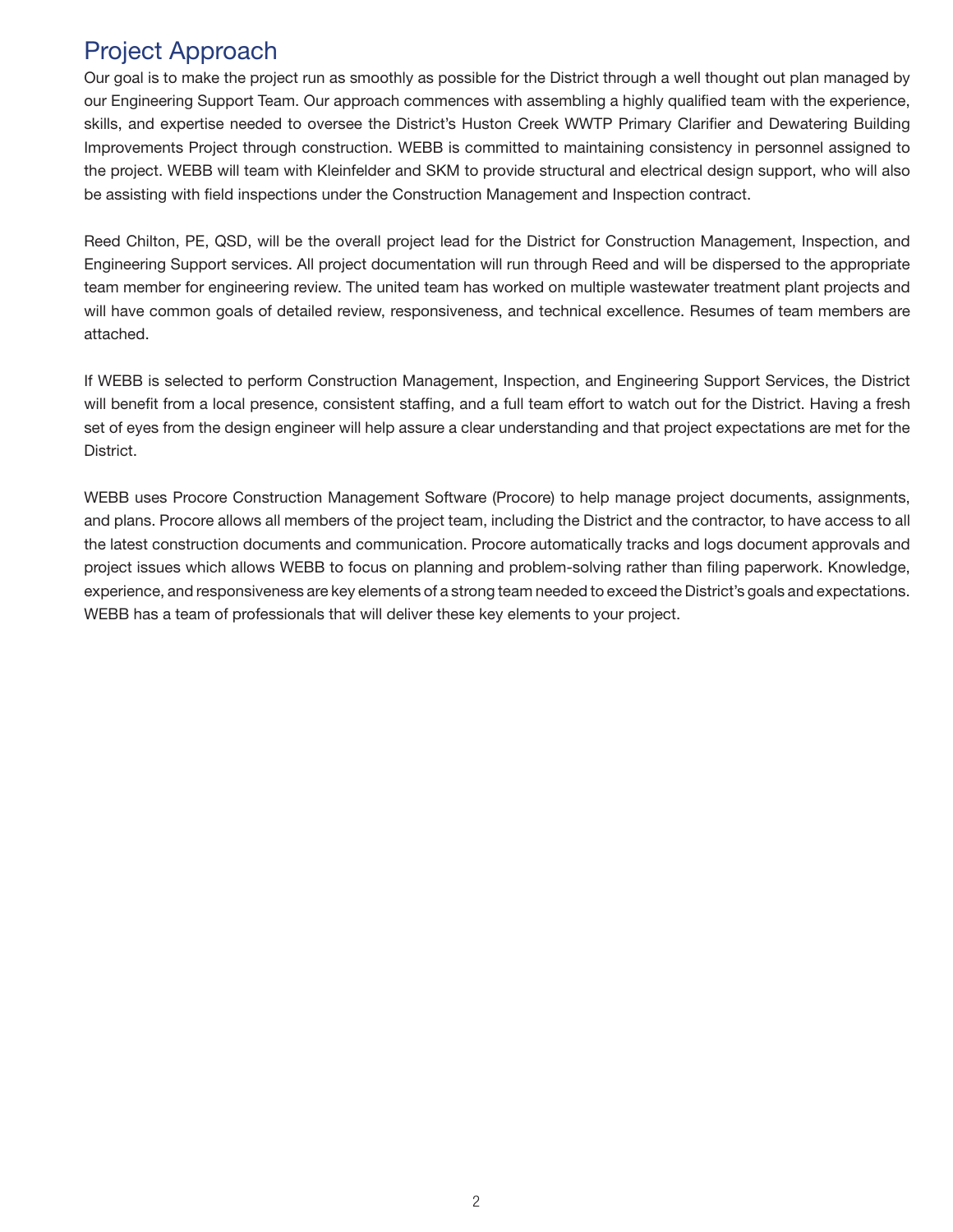## **Section 2. Key Personnel Resumes**



**REGISTRATIONS** Registered Civil Engineer C 65690 (CA) Registered Civil Engineer C 42407 (AZ)

### **EDUCATION**

MS, Civil Engineering Brigham Young University BS, Civil Engineering Brigham Young University

### AFFILIATIONS

American Water Works Association (AWWA) American Society of Civil Engineers (ASCE) Water Environment Federation (WEF) Inland County Water Association (ICWA)

# Brian Knoll, PE

Chief Operations Officer

Brian Knoll, PE, is WEBB's Chief Operations Officer. Brian has been responsible for the design and direction of capital improvement projects throughout southern California. Brian's expertise lies in planning, design, and construction oversight of water and wastewater facilities. Brian has been involved in numerous large multi-discipline water and wastewater projects including the City of Riverside's 26 MGD expansion of their water quality control plant, the City of Beaumont's advanced water treatment facility and brineline, the 14 MGD expansion of the Western Riverside Wastewater Treatment Plant, and the 6 MGD expansion of the Calipatria Water Treatment Plant. He has worked extensively with the City of Imperial, Western Municipal Water District, Golden State Water Company, the City of Corona, Crestline Lake Arrowhead Water Agency, Eastern Municipal Water District, the City of Riverside, and WRCRWA. Brian has also worked closely with other engineering partners such as CDM Smith, Black & Veatch, and CH2M Hill. His macro style in water resources leadership coupled with a practical approach, enhances Brian's

Wastewater Treatment Plant Expansion and Salt Mitigation Project, City of Beaumont - Brian serves as

Principal-in-Charge for the City's project which consists of two major components:

Waste Water Treatment Plant (WWTP) Expansion and Upgrade - Final Design - The existing WWTP needs to be expanded and upgraded. The WWTP is currently treating over 75% of its permitted capacity and therefore must begin the expansion process. Per the new Regional Water Quality Control Board's updated Basin Plan, the City must begin reducing TDS being discharged from the plant. The City completed a feasibility study to identify the best way to expand and upgrade the plant. The Plant will be converted to an MBR process followed by RO for TDS reduction. The Plant will also add screening, EQ, sludge dewatering, and drying.

Brine Line - Final Design - Brine disposal is an integral part of this project and was a key driver in the selection of this project. Without a safe, reliable, and cost effective way to dispose of the brine, this project cannot move forward and compliance with the Basin Plan would be impossible. The brine pipeline connecting to the Inland Empire Brine Line (IEBL) was determined to be the best option during the feasibility study, due to cost and certainty of operation. The brine line has been sized at 12-inches and will be approximately 23-miles long. The pipeline begins at the City's WWTP and ends near the City of San Bernardino's WWTP on Waterman Avenue.

14 MGD Expansion Project, Western Riverside County Regional Wastewater Authority (WRCRWA), City of Eastvale - Brian is the Principal Engineer and Project Manager for the 14 MGD expansion of the WRCRWA Plant. The existing plant capacity is 8.0 MGD following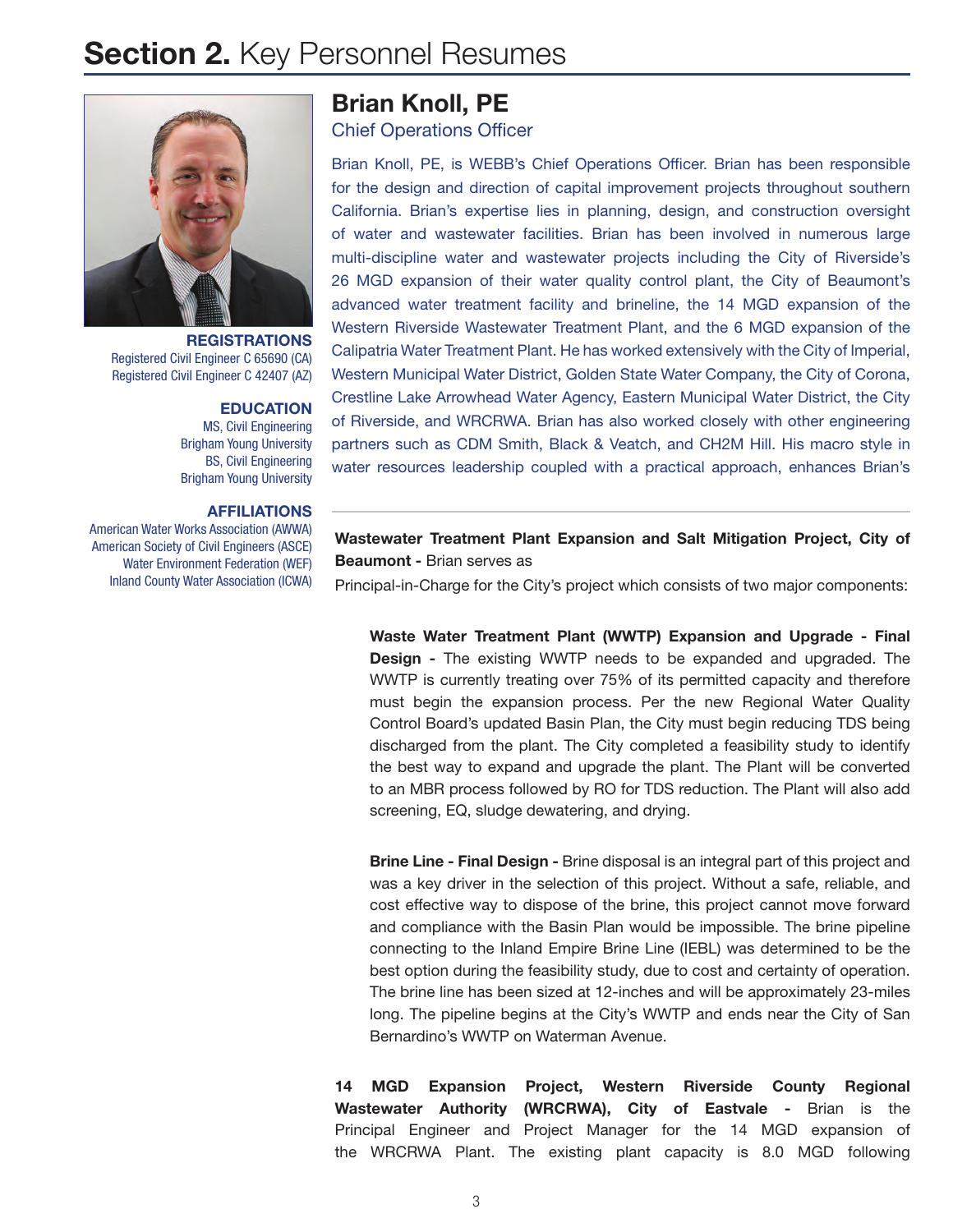## Brian Knoll, PE

Senior Vice President

the Aeration Upgrade Project. Due to growth in the service area, the plant is nearing its new capacity. The improvements to the plant include new headworks screening, primary clarifiers, post primary flow equalization, secondary clarifier, tertiary filters, chlorine contact basin, sludge thickeners, new centrifuges, conversion of existing aerobic digesters to anaerobic digesters, full plant odor control, and enclosed solar dryers. The project also includes chemical storage and pumping (Ferric chloride, alum, polymer, and sodium hypochlorite). The total construction cost is \$61 million.

Replacement of Two Lift Station Pumps - Gateway of the Americas, Sewer Lift Station No. 2, Imperial County Department of Public Works (ICDPW) - Brian served as the Principal-in-Charge for the replacement of two 5-hp submersible sewage pumping units for ICDPW's Lift Station No. 2. Project specifications included the replacements of equipment and pump appurtenances systems, pump guide rail system (to support three pumps), level control system, and all hardware inside the wet well, replacement of motor control center, and electrical wiring.

Firehouse Sewer Lift Station, Olivenhain Municipal Water District - Brian served as project manager for the District's project. The existing Firehouse Lift Station was constructed as a below grade packaged lift station within a steel enclosure. The enclosure was failing and also represented a safety hazard for operators due to the small exit. The existing control building was also in disrepair with a leaking roof. This project included the construction of a new dry pit, with improved access, new 750 GPM pumping units, new control building, bridge crane for pump removal, and miscellaneous site improvements. Our work also included preparation of a sewer bypass plan to allow uninterrupted service during construction.

Claypool Lift Station and Force Main, City of Imperial - Brian served as a Principal-in-Charge for the replacement of the Claypool Lift Station and new associated force main. The City of Imperial was experiencing reduced pumping capabilities in a damaged portion of force main that required the replacement of an existing pump station and the installation of a new force main. The project included the removal of the existing pump station, installation of two new pumps with controls, and the installation of 3,100 LF of 8-inch diameter PVC force main.

Sewer Lift Station #12, Lake Arrowhead Community Services District - Brian served as a Principal-in-Charge for the Sewer Lift Station #12 project for the District. WEBB provide engineering design services associated with the design of additional emergency storage at Sewer Lift Station #12. peak flow there is approximately fifteen minutes of emergency storage in the existing wet well. WEBB designed a new below grade emergency storage vault immediately adjacent to the existing wetwell to expand that capacity to approximately one hour. The proposed vault will is located within the existing access road for Lift Station #12. The vault has an overflow weir to accept sewage flows when the sewage level in the existing wet well exceeds the high water level, a level sensor and alarm intertied to the existing SCADA system, a bottom outlet with slide gate to drain the vault and a sloped bottom to facilitate cleaning.

Beaumont Feasibility Study and Preliminary Design, City of Beaumont - Brian served as Project Manager for the WEBB Team that prepared the project feasibility study, which analyzed two different options. The first was the Beaumont option which expands and upgrades treatment at the City's WWTP. For this option three different WWTP configurations were evaluated. In addition, options were explored to dispose of waste brine from the advanced treatment system. The second option was to consolidate treatment with YVWD and deliver all wastewater flow there. For each option detailed cost estimates were developed taking into account capital cost and O&M costs. In the end the City Council selected the Beaumont option. The preliminary design includes the preparation of 20%-30% plans for both the WWTP expansion as well as a 23-mile brine disposal pipeline connecting to the IEBL in San Bernardino.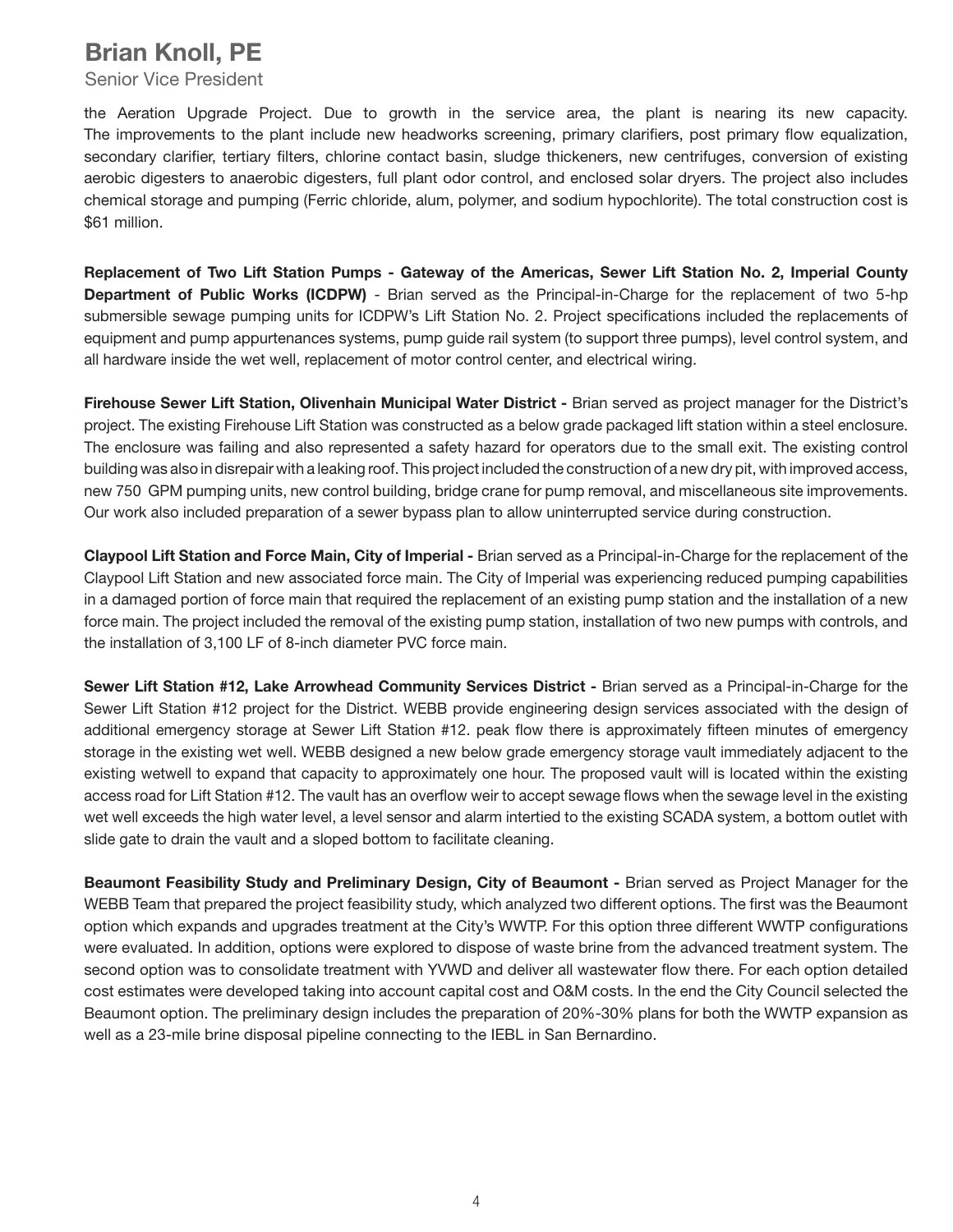

**REGISTRATIONS** Registered Civil Engineer C 83827 (CA)

> **EDUCATION** BS, Civil Engineering Brigham Young University MS, Civil Engineering Brigham Young University

CERTIFICATIONS/TRAINING Qualified SWPPP Developer (QSD) C83827

## Reed Chilton, PE, QSD

Director - Construction Management and Inspection

Reed Chilton, PE, QSD, is Director of WEBB's Construction Management and Inspection Department. Reed has worked on a variety of private and public projects and has established a strong foundation in the engineering and construction management profession. His project experience includes sewer lines, drainage facilities, water lines, recycled water lines, wastewater treatment facilities, dry utilities, street improvements, street lighting, traffic signals, and landscaping. Specifically, his involvement with these projects includes preparation of specifications and bid documents, contract management and administration, permitting, submittal and RFI review and coordination, leading meetings, field investigations, project documentation, review and approval of change orders and pay estimates, project close-out, and managing day-to-day needs for owners and contractors. Reed manages and schedules WEBB's Inspection Team.

Construction Manager for the \$25M Project on the City of Imperial Wastewater Treatment Plant. WEBB performed Construction Management, Inspection, and Engineering Support Services for Imperial's \$25M WWTP Upgrade project. This project includes construction of a new MBR treatment system including MBR Basins, waste-activated sludge pumps, blowers, air compressors, permeate storage tank, and non-potable water pumps. A pre-engineered metal building was installed for the MBRs system which included a monorail bridge crane, office spaces, and lab room. A dewatering system with screw conveyors was also installed inside a pre-engineered metal building. Electrical improvements include a new transformer, main breaker, automatic transfer switch, and Emergency Power Generator. Site improvements include yard piping, paving, and rock installation. The project also includes modifications to existing facilities, shut-downs, and tie-ins to the active wastewater treatment plan.

Western Riverside County Regional Wastewater Authority's \$55 Million (14 MGD) Plant Expansion Project in Eastvale. This project includes improvements to the headworks, fine screens, grit chamber, primary clarifiers, bio-reactors, secondary clarifiers, equalization tank, disc filters, chlorine contact basin, digesters, thickeners, centrifuges, and solar drying beds. For the Design Team, Reed was responsible for document management oversight, routing and processing of the hundreds of submittals and RFIs. He was also involved in the change order management, pay estimate reviews, and onsite inspections of the SWPPP.

Project Manager for the Benedict Reservoir 8, Jurupa Community Services District. WEBB provided construction management, inspection services, and engineering support for the Benedict Reservoir B project for Jurupa Community Services District. The existing project site includes two tanks. This project includes demolishing one existing tank and installing a new 1.1 MG welded steel reservoir (Benedict B) adjacent to the existing 1.0 MG reservoir (Benedict A).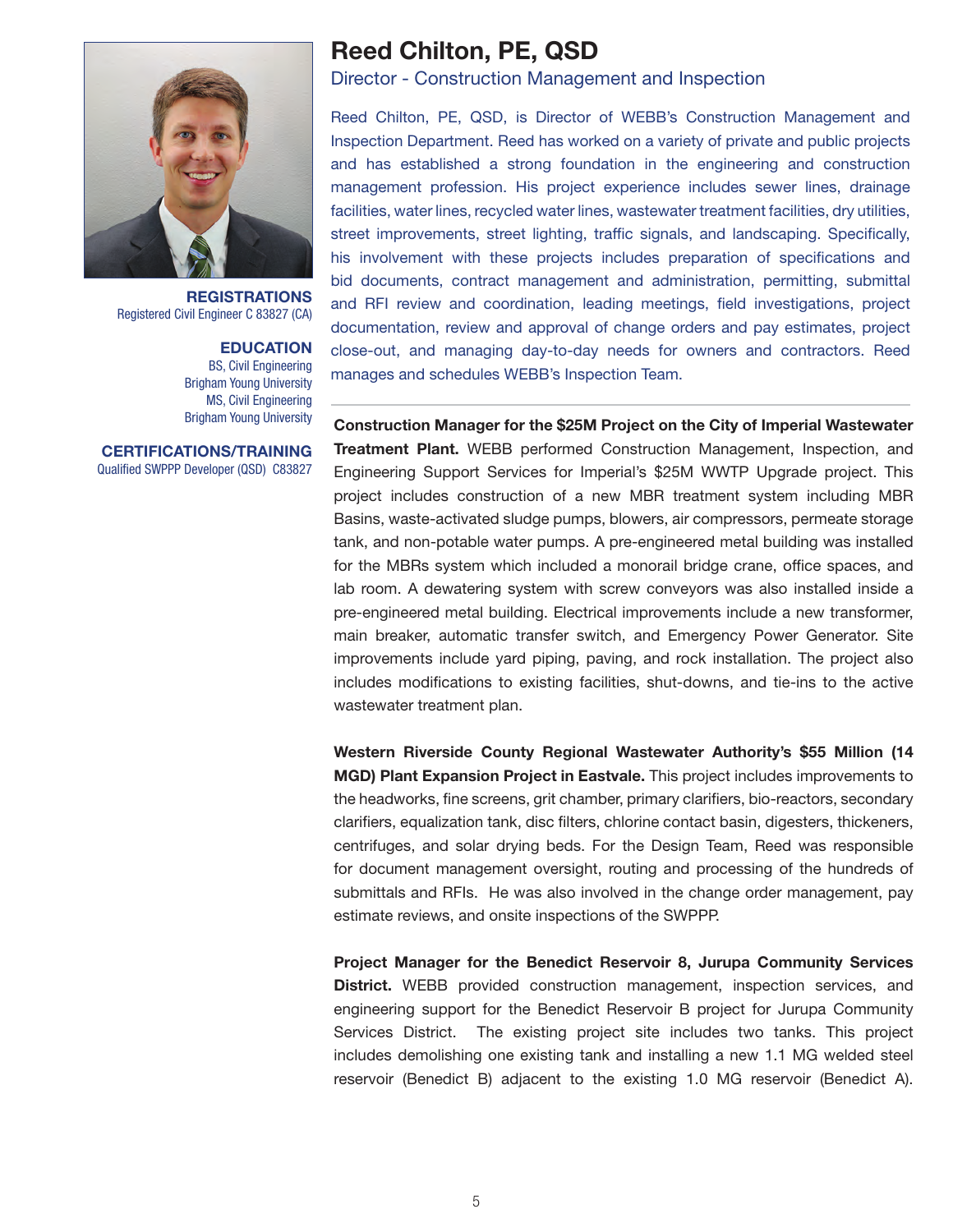## Reed Chilton, PE, QSD

Director, Construction Management and Inspection

Exterior coating of both tanks will be performed. Benedict Reservoir B will have a nominal diameter of 91-feet and shell height of 26-feet, including a reinforced concrete ring-wall foundation. This project includes a temporary by-pass to provide service to the 1200 pressure zone during construction, grading on the hillside in rock, site improvements, and re-vegetation.

Project Manager for the \$3M College Tank Replacement, Golden State Water Company. For the College Site in Placentia, an existing concrete tank was demolished and replaced with two 0.5 MG welded steel tanks along with a new site storm drain and site improvements. The existing concrete tank remained in service during construction of the new steel tanks and was then removed. A 1,000-LF, 12-inch diameter PVC overflow drain line was constructed in the College Plant access road from the new reservoir to an existing storm drain catch basin. This project also included landscaping to screen the tanks from nearby residents.

This project included coordination with MWD for improvements near their existing facilities, CEQA compliance with environmental mitigation measures, asbestos survey of existing facilities, coordination with nearby residents and working with GSWC operations staff.

Construction Manager for the \$5.2 million Sky Country Trunk Sewer Project for Jurupa Community Services District. The project included over 8,000 LF of 8-inch to 18-inch PVC and (PS 115 and SDR 35) and no dig VCP pipe with a construction cost of \$5.5 million as well as Jack and Bore installation of PVC and VCP sewer ranging in size from 8-inch to 18-inch. Performed air pressure testing and vacuum testing of sewer pipe and manholes. Observation of trench excavation, backfill, fill material moisture conditioning, densification, and asphalt paving. Coordinated road closures and traffic detours with city, local residents, and local businesses. Inspected installation of work area traffic control for compliance with approved plans.

Project Manager for the \$3.6M Golden Tank Replacement, Golden State Water Company. Golden Tank Project in Yorba Linda included demolition of the existing tank, installation of a new 1.5 MG welded steel tank, and installation of a new pump station. The existing concrete tank was removed prior to construction of the new steel tank. The booster station includes two 30 Hp vertical turbine pumps designed to pump 500 gpm and one 60 Hp vertical turbine pump designed to pump 1000 gpm with associated piping, valves, and appurtenances. The project also includes revisions to the on-site storm drain system, tie-ins to the existing water system, coordination with GSWC operations, removal of existing asbestos pipe, and coordination with the nearby park facilities.

Construction Manager for the \$5.7 million Rider Distribution Center 3. Offsite Improvements project for IDI Logistics in the City of Perris. The project was led by the developer of multiple nearby distribution warehouses. The improvements included in the contract were reimbursable by RBBD funds through the City of Perris. The purpose of the project was to widen Rider Street to ultimate width, construct Redlands Avenue including storm drain improvements, and curb and gutter, sidewalk, parkway landscaping, medians, median landscaping, street lighting, and traffic signals. Construction coordination included the on-site builder, off-site underground utilities including EMWD recycled and domestic water, dry utility installation, and SCE transmission pole relocation. Scheduling work between all trades and contractors was critical to meeting aggressive deadlines.

Construction Manager for the \$8.5 million Madison Street Improvement Project for the City of Indio. This project consisted of widening Madison Street from Avenue 50 to Avenue 52 from a two-lane road to a four-lane road. This project included grading, over-excavation, asphalt paving, concrete construction, drainage installations, drywells, traffic signal installations, landscaping and irrigation, water relocations and upgrades, traffic control, surveying, conduit installation,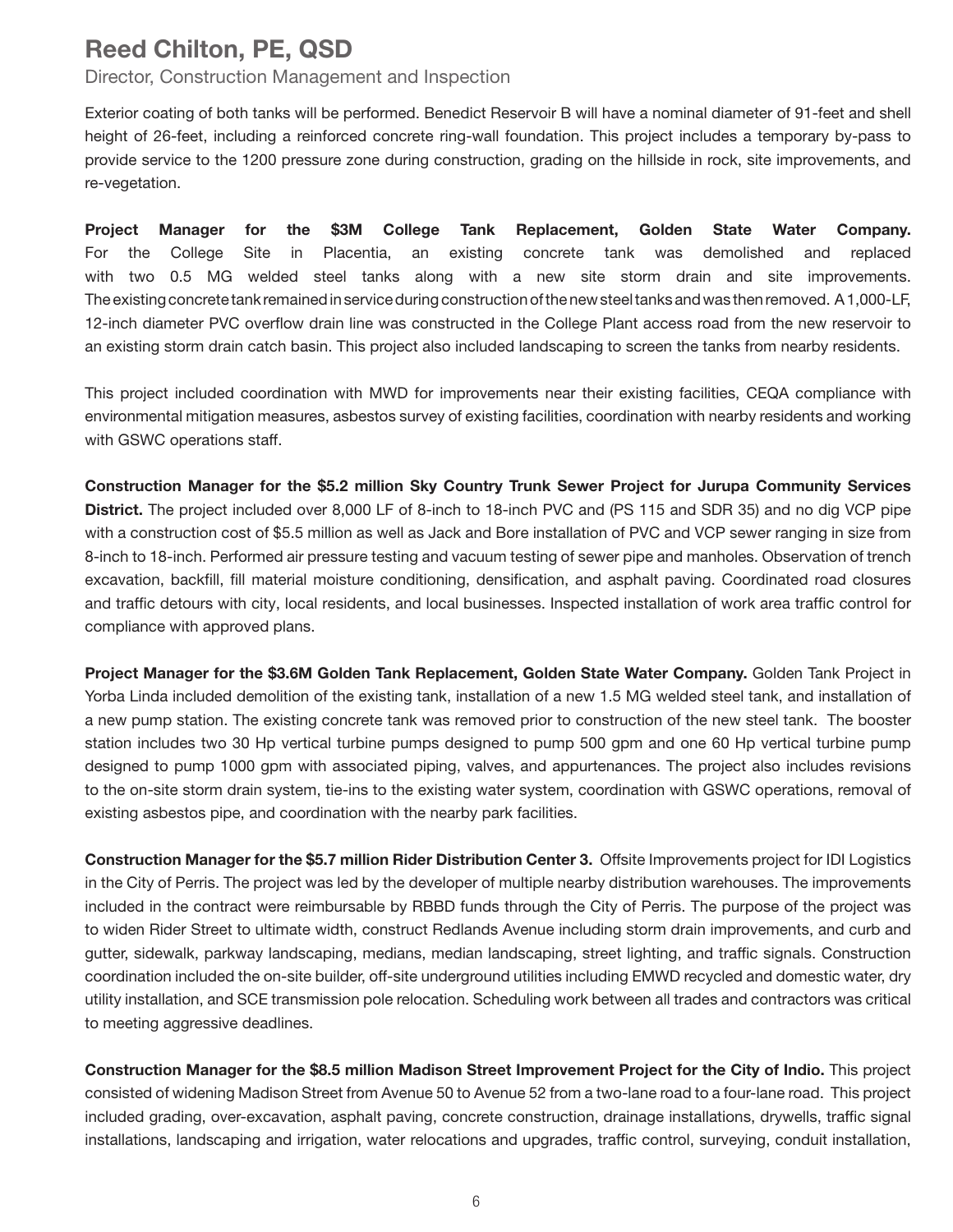## Reed Chilton, PE, QSD

Director, Construction Management and Inspection

pot-holing, and related work to widen to a four-lane road. Transmission power poles were required to be relocated during the project along with underground improvements for fiberoptic facilities. This project was located along the frontage of the Coachella Festival and Stagecoach concerts. WEBB coordinated with the property owners, City of Indio, City of La Quinta, and concert schedules to provide safe access throughout the project.

Construction Manager for the \$3.1 million John J. Benoit Detention Center. Off-site Storm Drain, Street, and Traffic Signal Improvement project for the County of Riverside Economic Development Agency. Storm drain improvements consisted of excavation/grading of retention basin of approximately 18,040 CY, installation of 3,660 LF of RCP ranging in sizes from 18-inch to 48-inch, and construction of 161 LF of curb inlet catch basins. Installation of RCP required multiple water relocations and modifications including vertical offsets ranging in sizes from 1-inch to 2-inch services and 6-inch to 12-inch mainline along with sewer lateral modifications. Coordination with the following agencies was required: Indio Water Authority, Valley Sanitary District, City of Indio Public Works, and Imperial Irrigation District. Reed also coordinated soils testing with local business owners.

Construction Manager of a \$1.3 million headworks upgrade for the City of Imperial. Improvements included headworks modifications, installation of fine screens, micro screens, splitter box, piping, shade structure, and electrical modifications.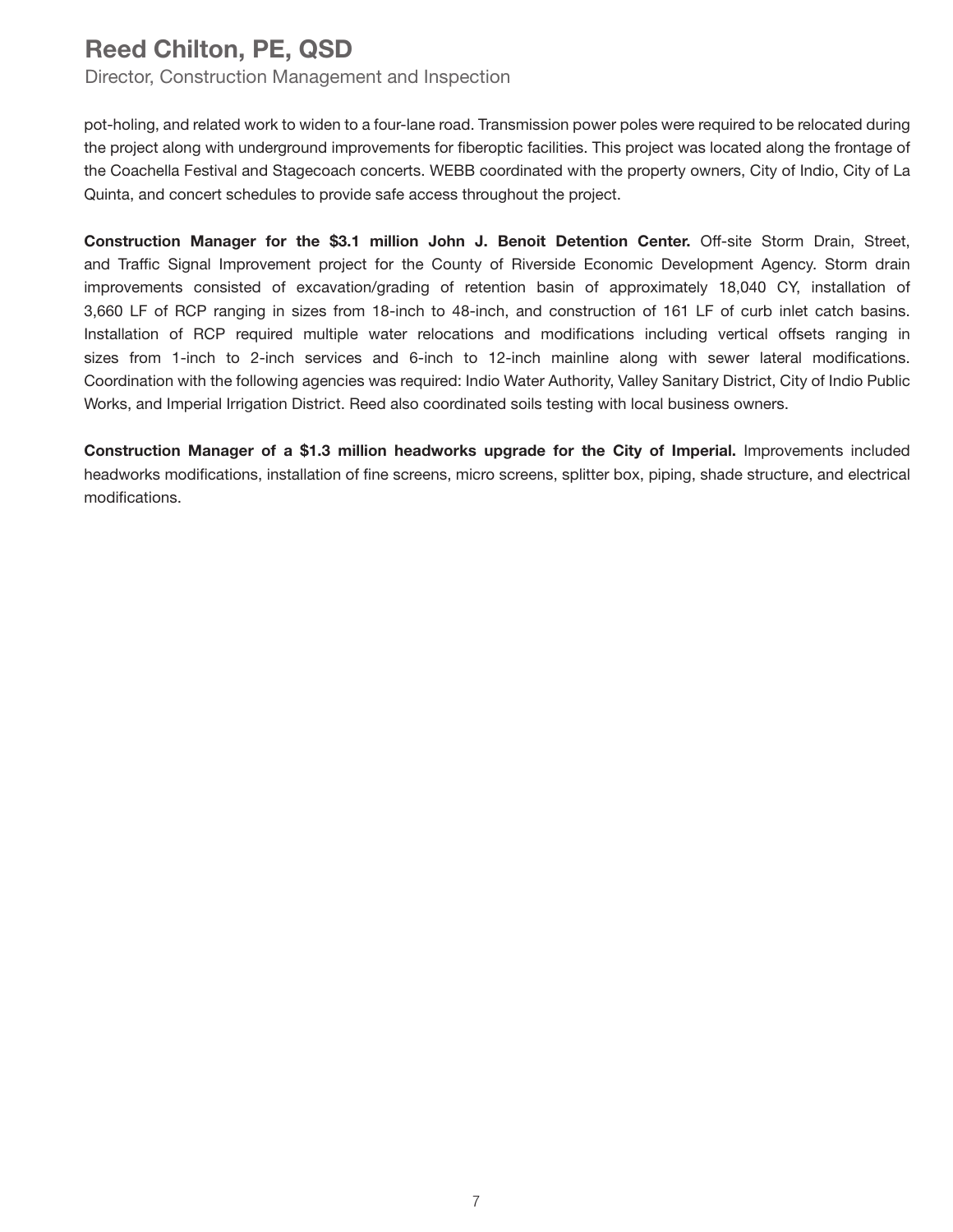

Justin R. Logan, PE Vice President and Principal *AQUA Engineering*

EDUCATION MS, Civil Engineering, Brigham Young University Registered Civil Engineer C 73749 (CA) BS, Civil Engineering, Brigham Young University

Justin Logan is a Vice President and Principal at AQUA Engineering. Justin leads AQUA's efforts in water and wastewater treatment. He focuses on treatment facility planning, design and construction projects, with emphasis on providing clients effective and affordable solutions to their individual challenges. Justin has worked on more than 50 treatment facilities, developing his extensive experience with a variety of processes and equipment. His responsibilities include project master planning, facility evaluations, process development, design layout, plant configuration, design efficiency and construction drawing development of water and wastewater treatment facilities.

2017 - City of Imperial Wastewater Treatment Plant Upgrade - Imperial - \$15 million - Conversion of existing plant from extended aeration to a 2.4 mgd membrane bioreactor (MBR) plant capable of producing recycled water. This project includes upgrading the existing headworks, constructing new process treatment tanks with nitrogen removal, a new building housing the membrane equipment, incorporation of the existing UV disinfection, and the additional of solids dewatering. Much of the existing facility is being reused and care is being taken to keep the plant fully operational while making these improvements.

2016 - City of Beaumont Wastewater Treatment Plant Expansion and Salt Mitigation Project – Beaumont - \$50 million - Existing treatment plant modifications and expansion from extended aeration to a 6.0 mgd membrane bioreactor (MBR) plant followed by reverse osmosis (RO) to meet salt reduction requirements. The project includes upgrading the headworks with additional screening and grit removal, the addition of equalization, fine screening, new process basins including nutrient removal (nitrogen and phosphorus), a building to house the MBR and RO equipment, solids dewatering, solids drying, and recycled water storage. Project phasing has been considered and implemented to allow this project to be constructed while maintaining existing treatment.

2016 - City of Corona Dewatering Upgrade – Corona - \$1 million - Modification of existing dewatering belt press facility to include a single centrifuge capable of dewatering for the plant and also capable of adding another centrifuge in the future. The existing canopy covering this process is being modified and replaced to allow for access and maintenance of the equipment.

2015 - Puako Preliminary Engineering Report – Puako, HI - \$9 million - Preliminary feasibility of treatment & sewer collection options for the Community of Puako with the preparation of a Preliminary Engineering Report. Various solutions were evaluated to determine the best solution for this community to not only collect its sewer but to treat it to recycled water standards. The project will protect the adjacent reefs and ocean environment from impacts of untreated sewage and nutrients migrating to the ocean.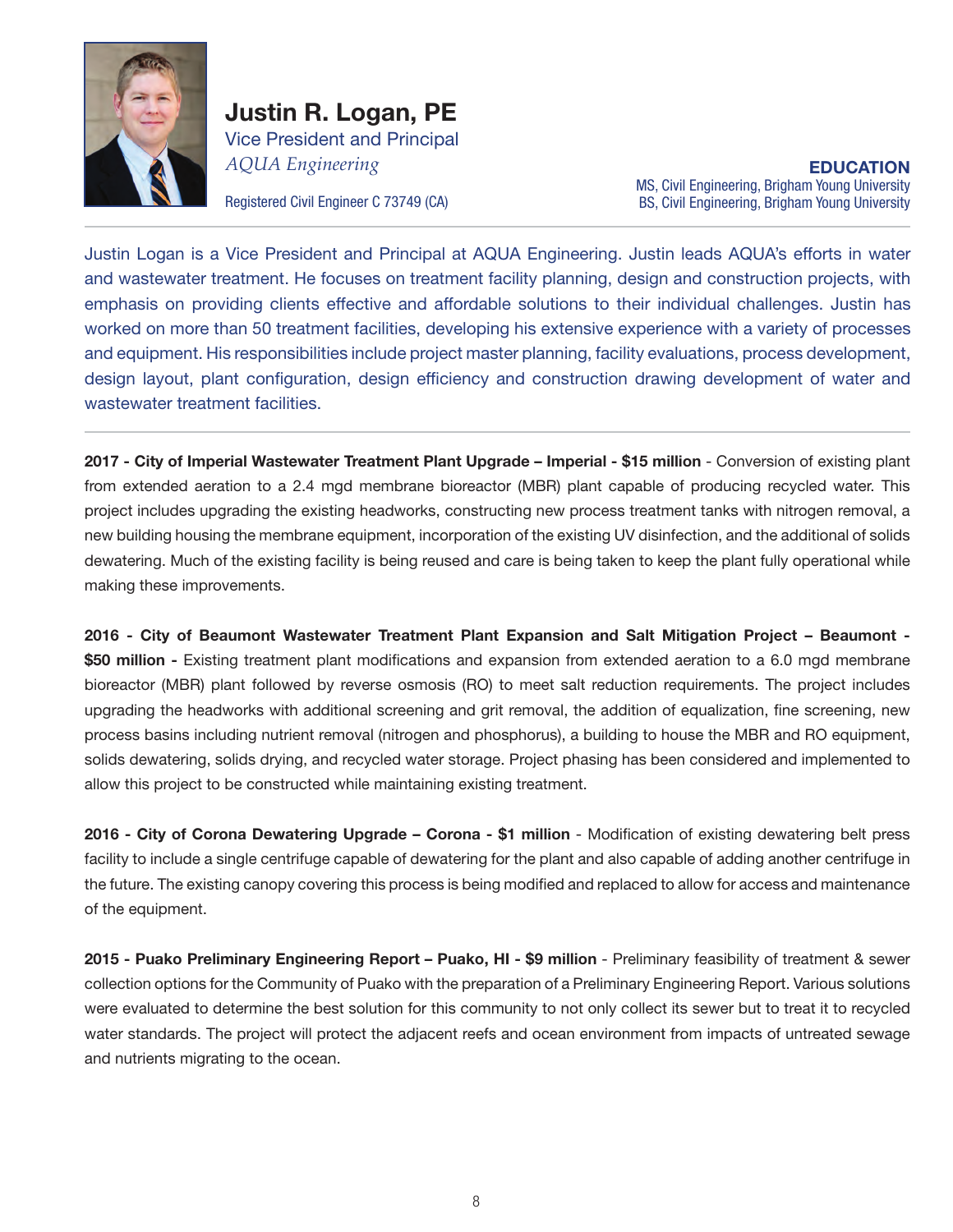## Justin R. Logan, PE Vice President and Principal

*AQUA Engineering*

2015 - Las Gallinas Valley Sanitary District Secondary Treatment Upgrade, San Rafael - \$45 million - Planning and design work for the upgrade of the secondary treatment processes from trickling filter to activated sludge to improve nutrient removal and effluent quality. Additionally, the project includes UV disinfection, mechanical thickening, and expansion of the recycled water facility. A complex phasing plan was required to allow for project construction while continuing to treat existing flows.

2015 - City of Imperial Headworks Upgrade – Imperial - \$1.5 million - The existing facility headworks experienced extreme corrosion and was not functional. New fine screens and a micro-screen were selected for installation. The project included an awning and discharge facilities for all the equipment along with a foul air removal system to reduce corrosion potential of the equipment.

2014 - City of Rexburg Water Reclamation Facility Solids Handling Project, Rexburg, ID - \$6 million - The solids handling processes at the facility were not sufficient and incurred extremely high power demands and costs. The City's solids disposal site could no longer be used. The project included adding a solids pasteurization system and the existing aerobic digesters were converted to anaerobic digesters. These improvements greatly reduce the power requirements at the facility while producing a Class A biosolids for disposal or reuse.

2013 - Western Riverside County Regional Water Authority 14 MGD Plant Expansion - Eastvale - \$72 million A plant evaluation and plan were developed at the beginning of this process to guide the improvements for this facility as it expanded from 8 mgd to 14 mgd. Along with increased capacity, the Authority wanted to improve processes and efficiency. The project was designed and constructed to improve the headworks, add primary clarification, expand secondary treatment, add tertiary disk filters, add chlorination disinfection, convert to mechanical WAS thickening, convert aerobic digester to anaerobic digesters, and add solar drying. The expanded facility is expected to use less power at 14 mgd than it was using at 8 mgd.

2013 - Western Riverside County Regional Water Authority Aeration Upgrade- Eastvale - \$5 million - Existing mechanical aeration equipment was not able to treat the design flow of 8.0 mgd. Blowers and fine bubble diffusers were designed and installed without removing the ditch from operation. These improvements restored the treatment capacity of this process.

2013 - Rexburg City Wastewater Treatment Plant - Rexburg, ID - \$9 million - Expansion and Upgrade utilizing a fixed film process followed by existing oxidation ditches to bring the plant to capacity of 4.8 mgd, adding ultraviolet disinfection, and belt press facility.

2013 - Fort Shafter Flats Pump Station Conversion - Honolulu, HI - \$25 million - Planning and complete design for the conversion of the existing pump station to a 2 mgd membrane facility to produce recycled water.

2012 - Tooele City Water Reclamation Facility - Phase 1B Upgrade - Tooele, UT - \$4 million - Design and construction which added UV disinfection, digestion, and solar drying to the facility. Expansion and Upgrade utilizing an MBR process to bring the plant to a capacity of 2 mgd.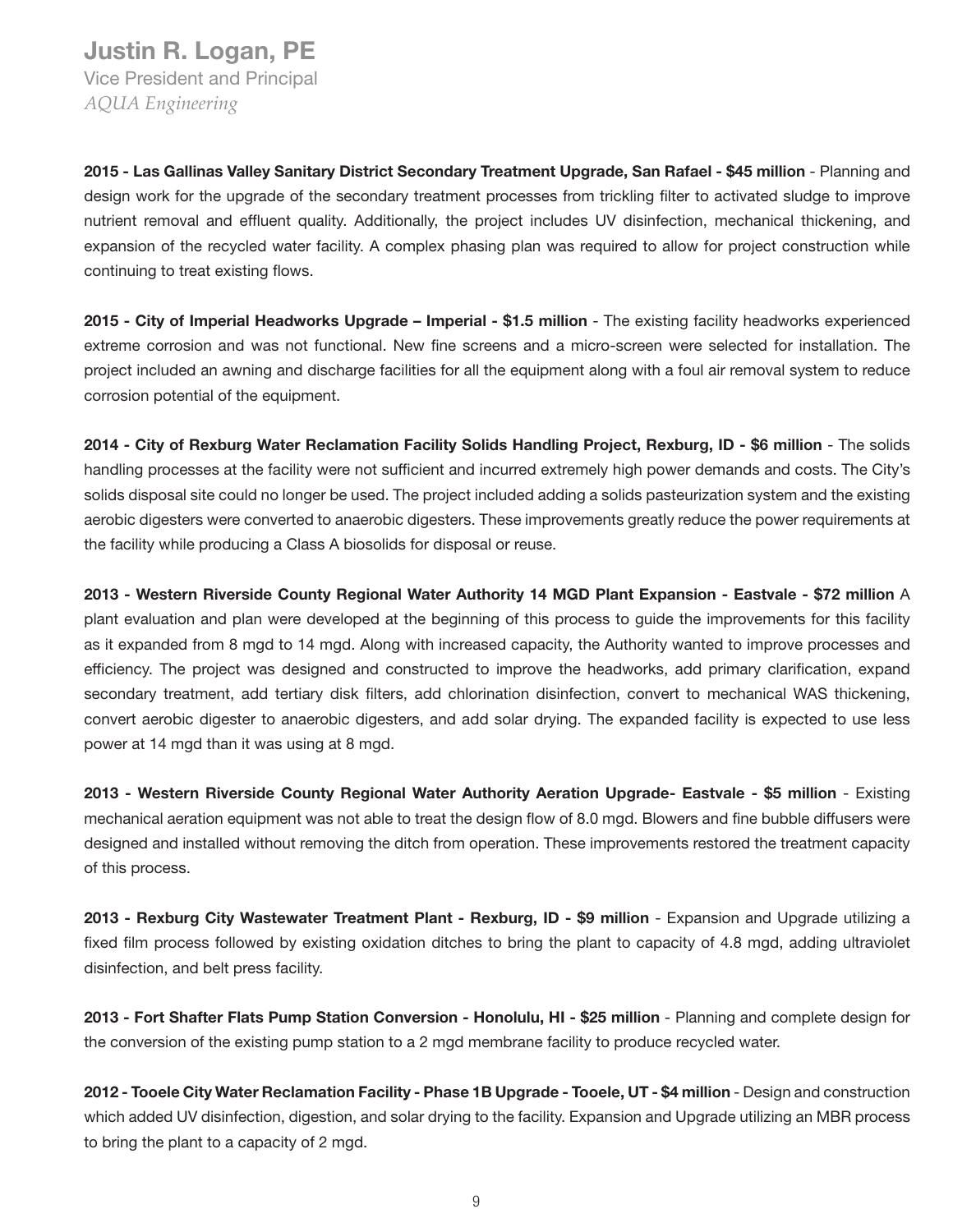



## **Boris Petkovic, P.E.** | Principal

**Phone:** 801.683.3734 | **Email:** boris.petkovic@aquaeng.com

Mr. Petkovic has nearly a decade of experience in water resources and wastewater engineering with a focus on wastewater treatment facility design. Boris has established a reputation for his extensive expertise in designing headworks, clarification/sedimentation facilities, biological reactors, tertiary treatment processes, disinfection facilities and biosolids stabilization and handling facilities. Boris has a background in modeling wastewater systems, including mass balance and hydraulic profile modeling and calculations. He also has completed several storm water, culinary water, and wastewater master plans and studies.

### **Project Experience**

**City of Moab Water Reclamation Facility, City of Moab, UT. – 10.0 million**

Construction of a new 2.0 MGD Water Reclamation Facility. Sequencing Batch Reactor treatment facility, intermediate pump station, headworks facilities (screenings and grit removal), bio-solids holding and dewatering facilities, and UV disinfection facility.

#### **City of Rexburg Water Reclamation Facility Solids Handling Project, Rexburg, ID - \$6 million**

Expansion of solids handling process by converting to anaerobic digestion and pasteurization to produce Class A biosolids and provide for solids storage.

#### **City of Elko Solids Handling Building Upgrades City of Elko, NV. - \$1 million**

Existing solids handling building upgrades. The work included the analysis of odor control equipment and design of a new bio-solids truck loadout building.

### **City of Elko Secondary Clarifier Upgrades, City of Elko, NV. - \$500,000**

Upgrades of existing secondary clarifiers. The work included the analysis of clarifier performance and algae growth prevention measures, selection and procurement of new clarifier mechanisms, and installation of Stamford baffles.

#### **Fort Shafter Flats Pump Station, Honolulu HI, Water Reclamation Facility Construction Project - \$25.0 Million**

Construction of a new Membrane Bio Reactor (MBR) water reclamation facility at the Fort Shafter Army Base. The project includes modification of a seventy-year-old pump station to anoxic basins, construction of new aeration basins, construction of a new MBR basin, new headworks and solids handling equipment.

#### **City of Provo Water Reclamation Facility UT, UV Disinfection, Digester Mixing, and Headworks Modification Project - \$5 Million**

Existing WRF upgrade project. The project includes modification of the existing headworks building, construction of a new UV disinfection building, and installation of new digester mixing equipment.

#### **Western Riverside County Regional Wastewater Authority (WRCRWA), Riverside CA, Plant Expansion Project – 45 Million**

Specific duties included design of a new bioreactor basin, tertiary filtration system, sludge solar drying facility, and existing digester modifications (conversion from aerobic to anaerobic digesters).

#### **Western Riverside County Regional Wastewater Authority, Riverside CA, Expansion Study**

Developed a study for a 5 MGD plant expansion. The study involved evaluation of process modifications, different solids stabilization and handling processes as well as an evaluation of overall plant energy consumption.

#### **City of Corona Wastewater Treatment Plant Sludge Holding Project, Corona, CA – \$2.0 Million**

Plant modifications which included conversion of an existing chlorine contact basin to a sludge holding tank. Installation of primary and Waste Activated Sludge (WAS) screens, odor control, and associated pumping in a very complex site.

### **Education**

B.S. Civil & Environmental Engineering, University of Utah, 2005

M.S. Civil & Environmental Engineering, University of Utah, 2008

### **Registration**

Professional Engineer: UT

### **Work Experience**

10 Years

### **Affiliations**

WEAU, WEF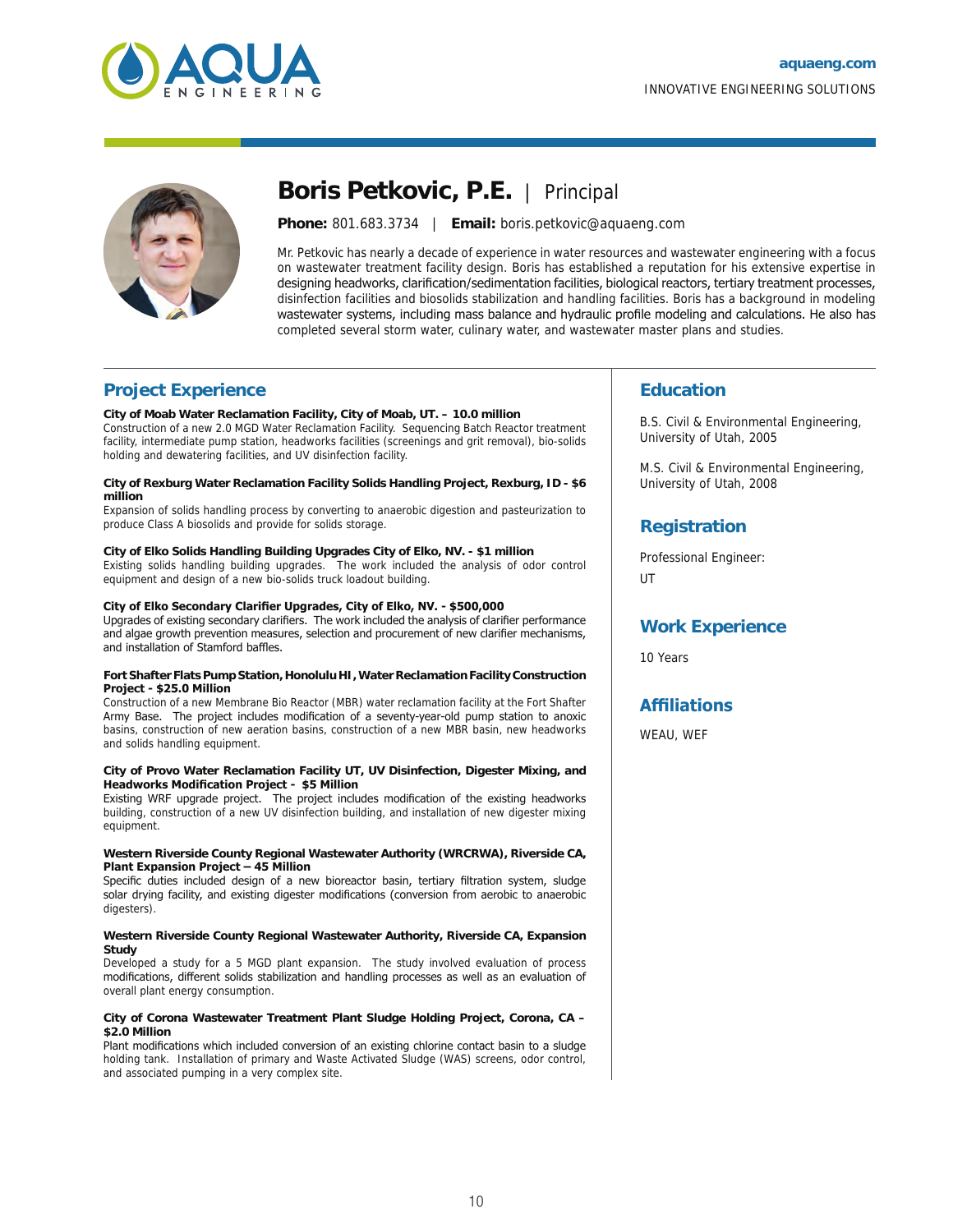

## **Boris Petkovic, P.E.** | Principal

### **Project Experience (continued)**

#### **City of Elko Water Reclamation Facility Upgrade, City of Elko, NV. – \$6.0 Million**

Analyzed potential biological treatment process alternatives, selection of the biological treatment process, and final design. The final design included the construction of a new IFAS process basin and modification of several existing hydraulic and process structures (secondary clarifiers, hydraulic control structures, etc.)

#### **Western Riverside County Regional Wastewater Authority, Riverside CA, Aeration Upgrade -\$5 Million**

Conversion of existing Ox. Ditches to staged aeration. The work included process design, selection of the fine bubble aeration equipment, aeration blowers, and the design of blower building and aeration piping.

#### **Tooele City UT, Water Reclamation Facility Upgrade, Phase 1B - \$4 Million**

Upgrade of the existing facility including new circular, concrete sludge holding tank with fine bubble diffuser mixing, modifications of the existing solids handling building, design of a new UV disinfection system and building (existing chlorine contact basin retrofit), and the design of a new solids dewatering building and sludge solar drying facility.

#### **Elwood Town Corporation UT, Wastewater Treatment Plant Construction Project - \$3 Million**

Construction of a new wastewater treatment plant. The project included construction of a new concrete tank for a sequencing batch reactor, construction of a new headworks/blower building, and the construction of a new disinfection building. Also, the project includes construction of several earthen basins, an effluent winter storage pond, and an irrigation pump station for the reclaimed effluent.

#### **West Wendover NV, Water Reclamation Facility Phase II Upgrade – \$9.0 Million**

Construction of a new influent lift station, addition of a new grit trap, construction of a new MBR facility with UV disinfection and modifications of the existing aeration basins. The project also included the expansion of the dewatering facility and the construction of a new building to house tertiary filters for the treatment of the stored effluent.

#### **City of Page AZ, Water Reclamation Facility Upgrade - \$500,000**

Evaluated existing facility process and hydraulic capacity and designed required modifications to allow de-nitrification in the existing oxidation ditches in order to produce Class A effluent.

#### **California City CA, Feasibility Study and Engineering Report**

Prepared a feasibility study and as subsequent engineering report for the potential expansion of the California City Water Reclamation Facility.

#### **City of Payson UT, Dewatering Building - \$700,000**

Construction of a new solids dewatering building with a screw press and cake conveyor system. Also, included modifications in the digester control building.

#### **Brigham City UT, Waste Water Treatment Plant (WWTP) Upgrade -\$4.0 Million**

Project included addition of a new secondary clarifier with a scum pump station, addition of a new UV disinfection system and UV building, and an addition of a new solids dewatering building with new dewatering screw presses. The project also included modifications to the existing WAS/RAS pump station and modification of existing headworks building.

#### **Spanish Fork City Water Reclamation Facility UT, Anaerobic Digester Tank Addition**

Addition of an anaerobic digestion tank and modifications of the existing digester control room. The project included the design of a new concrete tank, mixing system (Linear Motion Mixer), modification of the sludge recirculation pumping and piping, addition of a new heat exchanger and boiler, as well as modification of the existing anaerobic digestion tank (addition of Linear Motion mixer).

#### **City of Provo Water Reclamation Facility UT, Solids Handling Building Expansion**

The project included solids dewatering building expansion, addition of a new centrifuge, screw conveyor, sludge feed pump, mixing system for the sludge holding tank, and modifications of the existing solids hopper.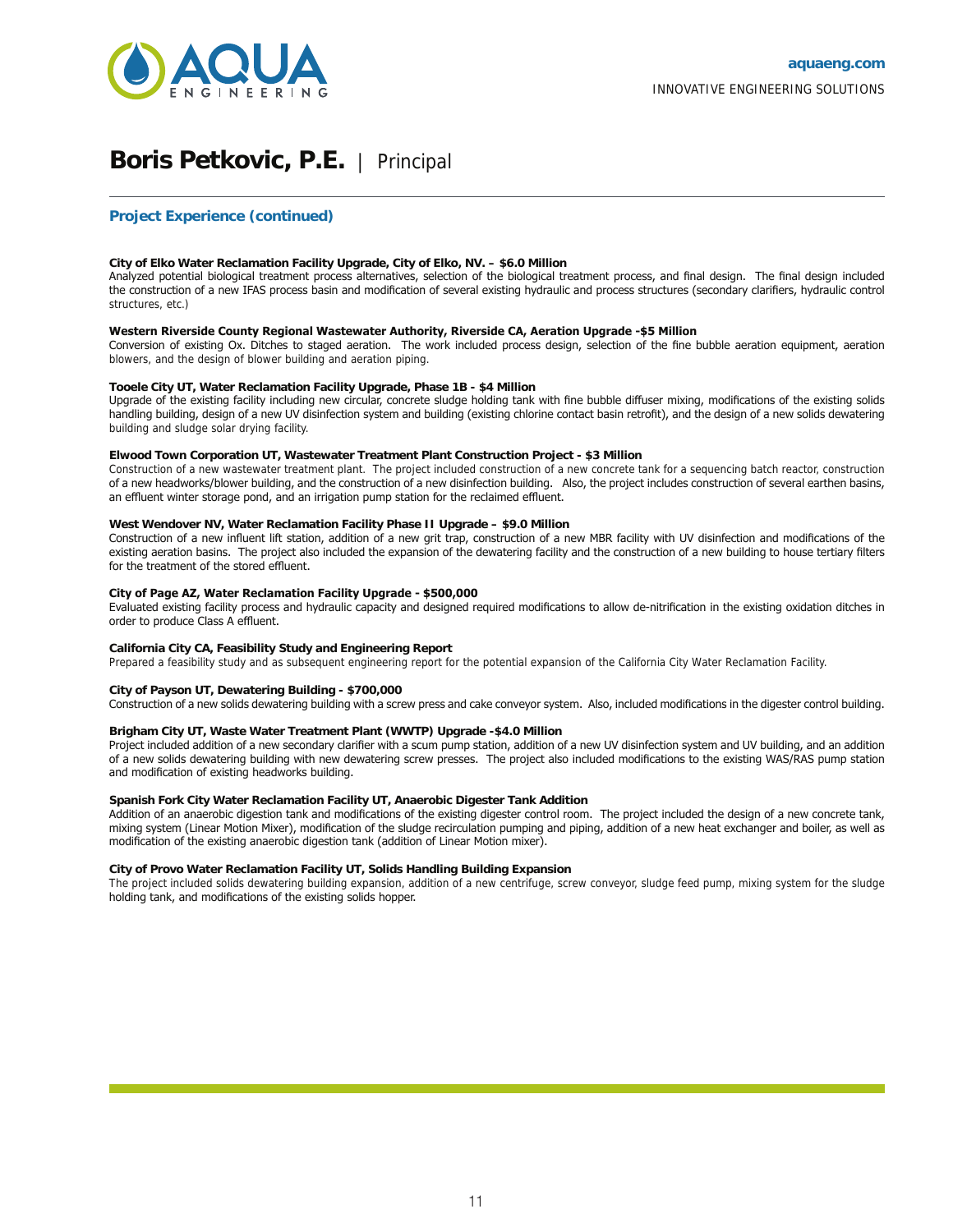

Mark Jeppsen, EE Principal Engineer *SKM, Inc.*

**EDUCATION** Registered Civil Engineer EE 18627 (CA) BS, Electrical Engineering, University of Utah

Mark Jeppsen specializes in electrical engineering in the water and wastewater industry. He has a very broad range of experience from motor control and power distribution, instrumentation and controls, programmable logic controllers (PLC's) selection and programming, human machine interface (HMI) programming, and supervisory control and data acquisition (SCADA) systems. He has experience with various PLC's such as Allen Bradley, Siemens, Modicon, Control Micro Systems, Koyo, and many others. Mark also has designed numerous HMI's using programs such as Intelution and Wonderware. He has designed and implemented multiple SCADA systems with functionalities that include control, monitoring, alarming, reporting, and maintenance. Mark also has experience with fiber optic networks, as well as wireless networks using various types of radios with variable frequency drives, PID based control, and various process control instruments used in the water and wastewater industry.

- Beaumont WWTP Expansion/Upgrade Preliminary Design City of Beaumont
- WRCRWA Aeration Upgrades Riverside County
- WRCRWA Expansion Riverside County
- Water Treatment Plant Electrical, Instrumentation, and Controls Engineer Riverside County
- Niles Plant, Golden State Water Company (GSWC) Riverside County
- Lake Arrowhead Willow Creek Project Lake Arrowhead
- HPUD Wastewater Treatment Plant (WWTP) Upgrade Heber
- Imperial Mesquite Lakes Wastewater Treatment Plant (WWTP) Imperial County
- Imperial WTP SCADA Project Imperial County
- Imperial Shop Booster Imperial County
- Well Nos. 27 & 28, Jurupa Community Services District (JCSD) Riverside County
- Jewel Street Booster Station Riverside County
- Imperial Valley WRF Electrical Designer, Imperial Valley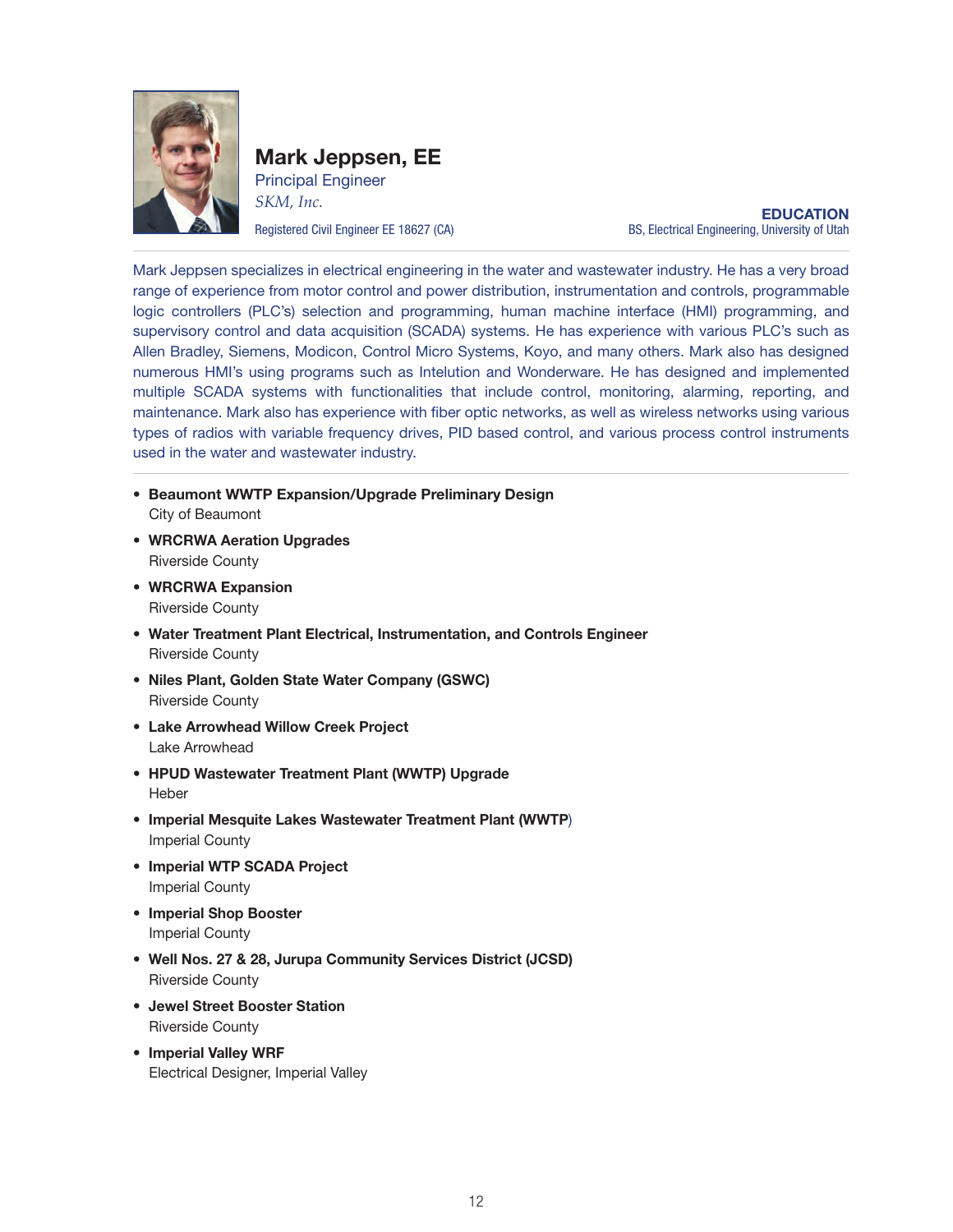## skmeng.com save time - save energy - save money



### **Work Experience**

3 Years

### **Education**

Master of Engineering, Electrical Engineering, University of Utah, 1990

Bachelor of Science, Mechanical Engineering, Brigham Young University, 1981

### **Specialties**

- Electrical -
- Instrumentation Design
- Construction Management

## **Carolee Hale** - Electrical Designer

### (801) 683-3743 - carolee.hale@skmeng.com

Ms. Hale has three years of experience as an electrical designer with SKM. She has successfully overseen the design process for multiple projects primarily for the water and wastewater industry. She has worked with electrical utilities such as Southern California Edison (SCE) and Rocky Mountain Power (RMP) to establish new service for new facilities. She has been in charge of the development of electrical, instrumentation and process control specifications. She has developed control panel drawings for motor controllers, programmable logic controllers and network cabinets. Ms. Hale plays a key role at SKM in project management and CAD coordination for various projects. She participates in client coordination meetings to insure that what is delivered is in the best interest of the client. She works closely with process, mechanical, civil and other electrical engineers to coordinate the electrical, instrumentation and controls design. She oversees the CAD designers in their implementation of the design drawings for each project. During construction, she has helped respond to RFI's, review submittals and oversee the implementation of record drawings.

Her previous work experience was in the computer and pharmaceutical industries with data management, process documentation, and implementation.

### **Project Experience**

**County of Los Alamos Wastewater Treatment Upgrades, 2020 – Current** Electrical Designer

### **Imperial Wastewater Treatment Plant Upgrade, 2018 – Current**

Electrical Designer | Electrical & Instrumentation Design, Project Management & Construction Management Design and coordinate drafting tasks in preparation for project milestones; provide engineering specifications; utility power liaison; construction management responsibilities including submittal reviews, clarification preparation, and documentation for record set.

#### **Central Weber Sewer Improvement District Upgrades — 2019 - Current**

Electrical Designer | Generate PLC submittal and loop drawings and provide project coordination.

#### **Chino Basin Well II-12 Equipping, 2019 - 2020**

Electrical Designer | Coordinate electrical & instrumentation design with client requirements including security interface and engineering specifications.

#### **Jurupa Community Services District Lift Station Modifications, 2018 - 2019**

Electrical Design & Construction Management | Electrical & instrumentation design and drafting coordination for project milestones; utility power liaison; construction management responsibilities including submittal reviews.

#### **Salt Lake City Water Recovery Facility Atmospheric Monitoring, 2018 - 2019**

Electrical Designer | Electrical & instrumentation design for gas detection system upgrade. Conduit Schedule and Development to include appropriate sensor placement for area classification as well as gas specific detection.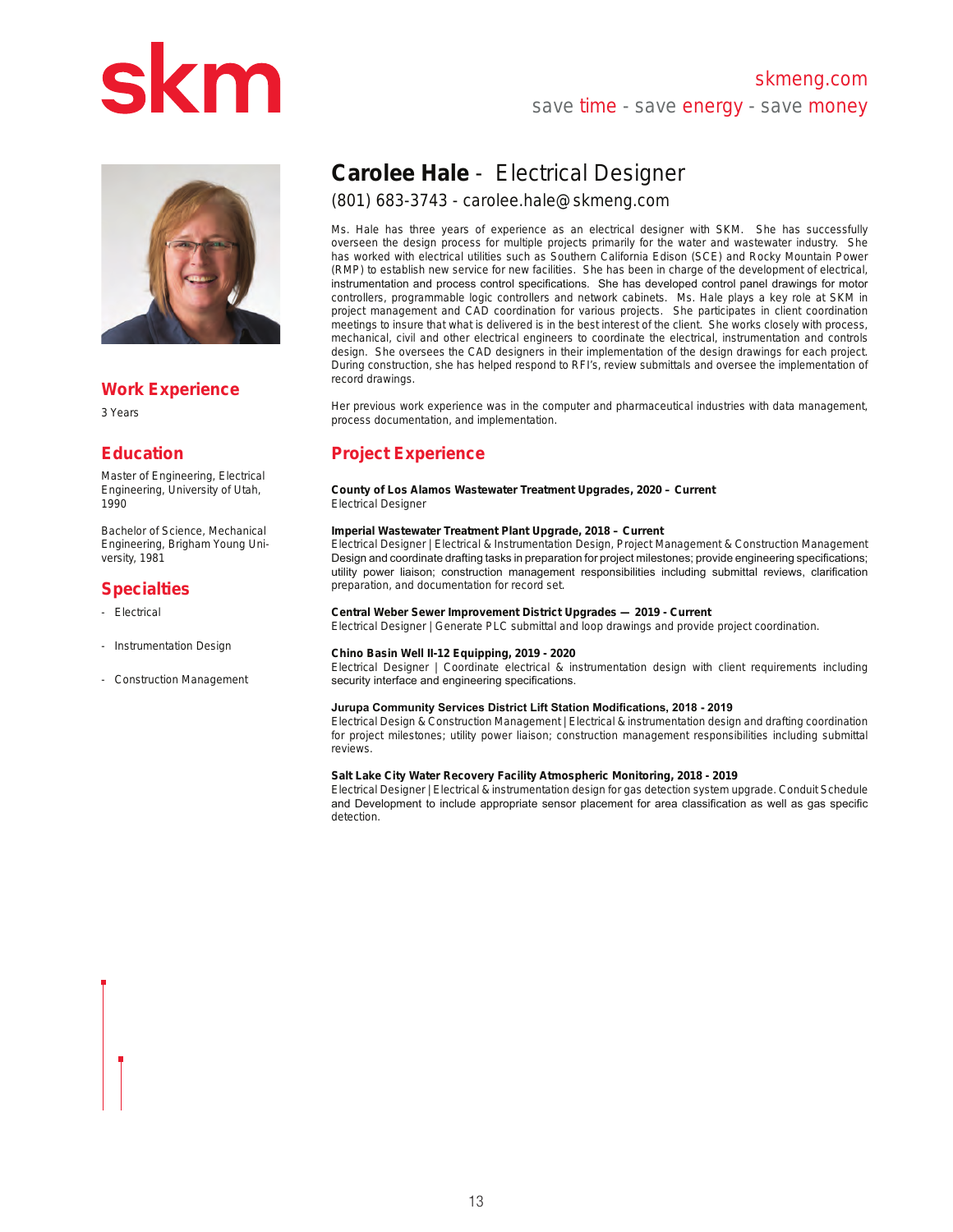

## Christina Nishimoto, PE, SE

Senior Engineer *Kleinfelder*

Registered Civil Engineer C 73208 Registered Structural Engineer SE 6084

### EDUCATION

BS, Electrical Engineering, University of Utah

Christina Nishimoto has nine years of professional experience including working with steel, concrete, masonry, and timber structures and is knowledgeable in the design considerations of all four materials and their respective governing codes. Her design phase work has included attending meetings, coordinating with other professional trades, structural analysis, and detailing.

Plant 150, East Valley Water District - Christina serves as Project Engineer providing foundation calculations, drawings, and specifications for Plant 150, a centralized water treatment plant. The scope of work includes a ring foundation for two 500,000 gallon steel tanks for surface water, concrete foundations for an operations building, chemical building, and multiple ion exchange tanks.

Miramar Clearwell Improvements, City of San Diego Public Utilities Department - Christina serves as Project Engineer providing the design of two new rectangular hopper bottom reservoirs, totaling 58.3 MG. The structural system is a two-way reinforced concrete roof with drop panels supported seismically by perimeter concrete shearwalls. Christina is also designing a 5 MG chlorine contact chamber of similar structural system and assisting in managing the work of a number of subconsultants, including the water disinfection process, architectural, civil, landscaping, and environmental permitting.

Point Loma Sedimentation Basin Rehabilitation, City of San Diego - Christina served as Project Engineer on the Point Loma Wastewater Treatment Plant project that consists of 12 existing sedimentation basins constructed as several different projects starting in 1962 through 1996. The result of the varying projects is non-uniformity within the 12 basins. Christina provided support on structural engineering services provided by KLF|SWE which included site evaluation, design and drafting, and construction administration during the construction process. Additionally, Christina provided the design of a pipe support rack.

Pump Stations 1 and 2, City of San Diego Metropolitan Wastewater Department - Christina provided structural calculations and construction support for this design-build project. KLF/SWE's scope of work included the design of a two-story concrete masonry building at Pump Station 2 as a sub-consultant to Carollo Engineers. The first floor of the building is an electrical room and the second floor is used for storage. The structural system of the building consists of long span trusses for the roof framing, composite floor, and a mat foundation.

Twin Oaks Central Basin, Central Basin Municipal Water District - Christina served as Project Engineer providing design calculations for the 50 MGD design/build water treatment plant. The design included pump stations, arc flow treatment barriers, two 14 MGD reservoirs, and an ozone treatment facility and filter basin.

Pala Casino Wastewater Treatment Plant, Pala Band of Mission Indians - Christina served as Project Engineer providing the design calculations for this project, which provided the Pala Band of Mission Indians a new wastewater treatment plant and upgrades to the existing lift station.

Phase I Expansion, Riverside Regional Water Quality Control Plant - Christina served as the Project Engineer and provided construction support services for the Phase I expansion. KLF/SWE's scope of work included design consulting services for this project. The expansion scope was to replace 20 MGD of existing conventional activated sludge capacity with 26 MGD of membrane bioreactor capacity.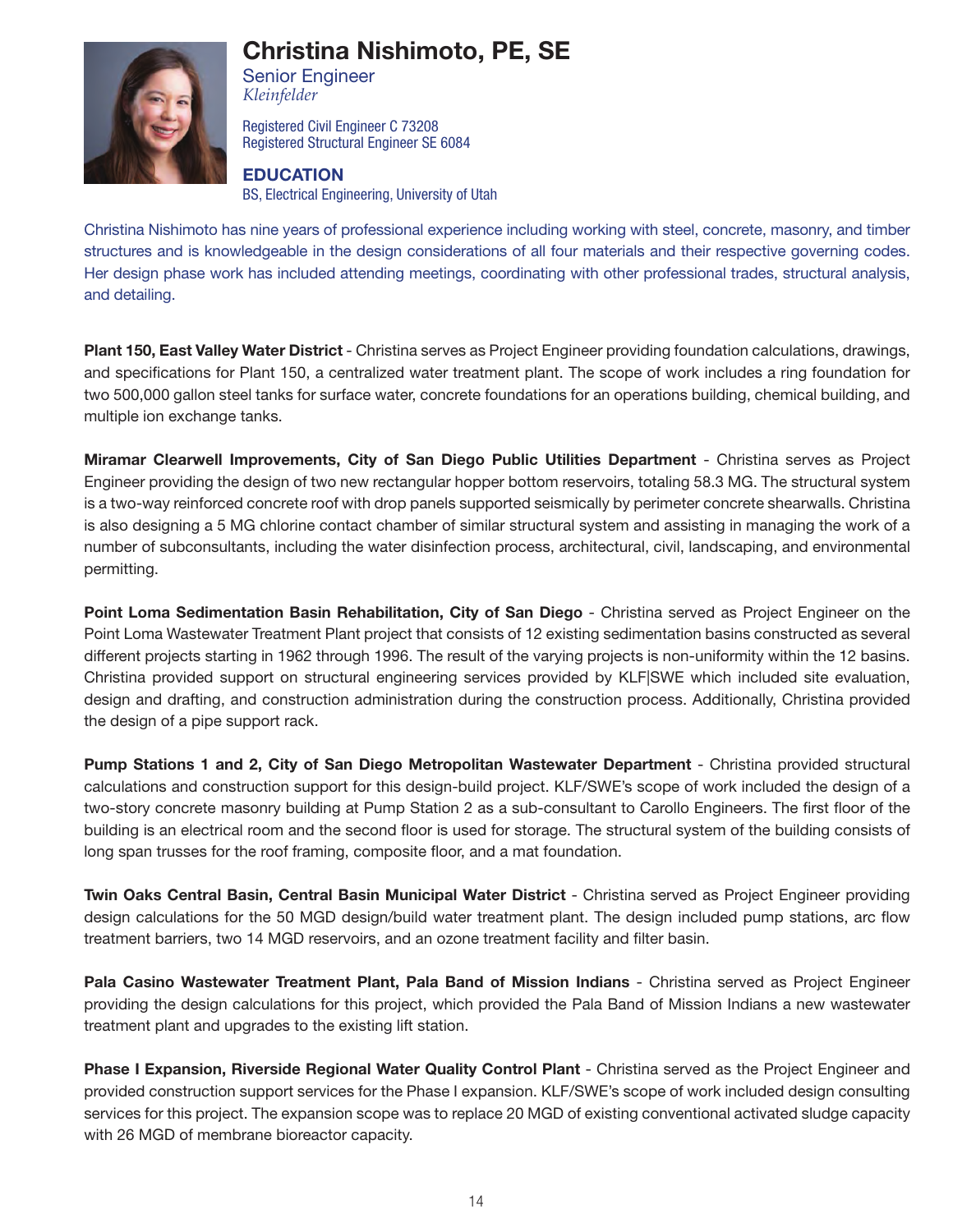## Engineering Support Scope of Services

WEBB will provide the District with engineering support services for the project as follows:

- Maintain project communications with construction manager
- Attend pre-construction conference
- Attend bi-weekly progress meetings (40 meetings are anticipated)
- Provide for the review of an estimated 200 submittals and 100 re-submittals
- Review the Contractor Requests for Information and Clarifications (assume 100 RFI/RFC total)
- Review contractor change order requests and make recommendations to the construction manager (assume 30 change order requests)
- Visit the site to resolve field issues such as design clarifications, utility conflicts, or review potential change conditions (assume 20 issues)
- Testing, startup, and commissioning support
- Close-out Services
	- » Generate a preliminary punch list
	- » Attend final walk through with contractor and District
	- » Generate a final punch list
	- » Review and forward record quantities
	- » Review contractor's as-builts and confirm completeness
- Prepare minor design revisions (up to 10 revisions)